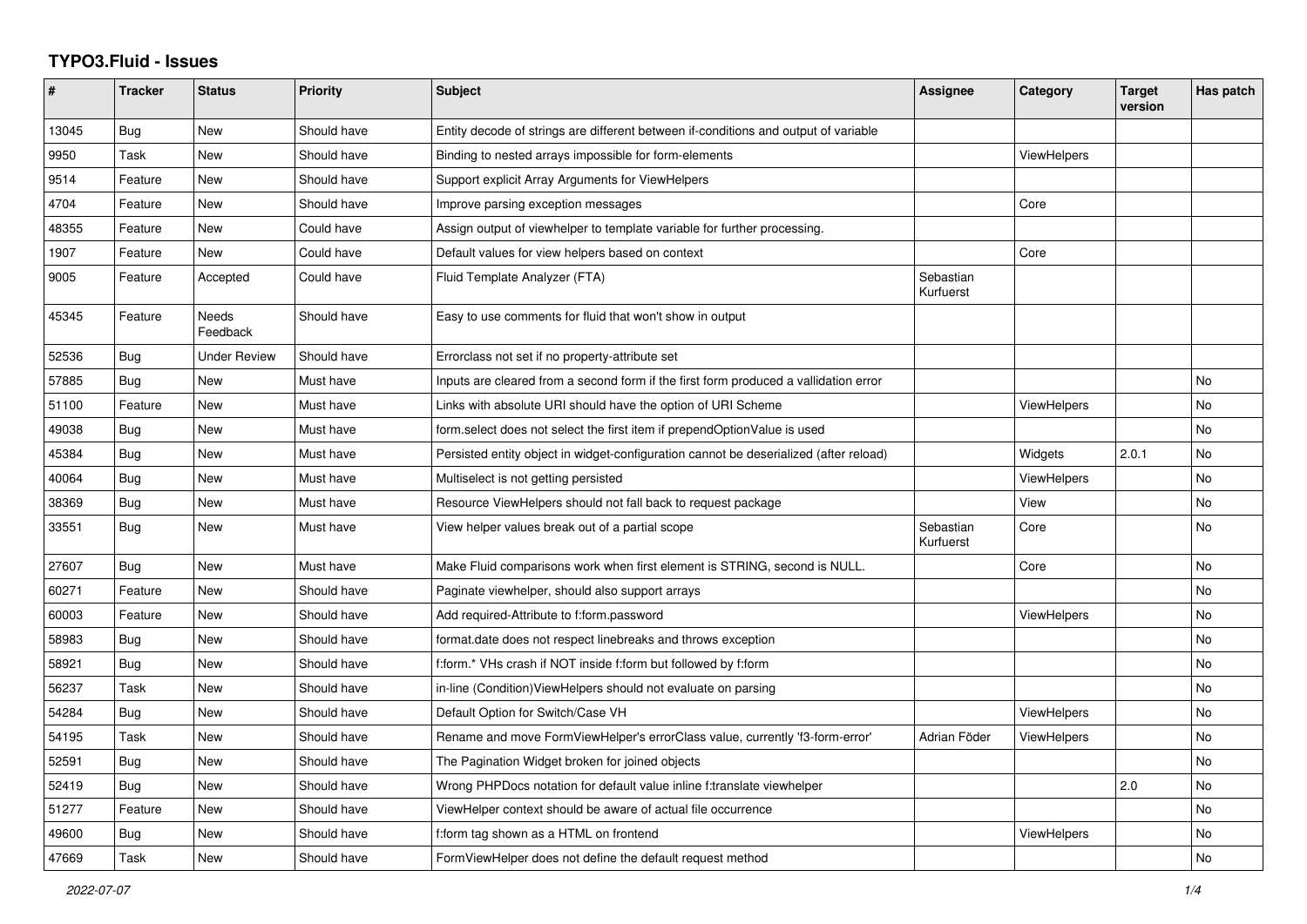| #     | <b>Tracker</b> | <b>Status</b> | <b>Priority</b> | <b>Subject</b>                                                                                              | <b>Assignee</b>        | Category    | <b>Target</b><br>version | Has patch |
|-------|----------------|---------------|-----------------|-------------------------------------------------------------------------------------------------------------|------------------------|-------------|--------------------------|-----------|
| 46545 | Feature        | New           | Should have     | Better support for arrays in options of SelectViewHelper                                                    |                        |             |                          | <b>No</b> |
| 45394 | Task           | New           | Should have     | Forwardport Unit test for standalone view                                                                   |                        | View        |                          | No        |
| 45153 | Feature        | New           | Should have     | f:be.menus.actionMenuItem - Detection of the current select option is insufficient                          |                        |             |                          | No        |
| 43072 | Task           | New           | Should have     | Remove TOKENS for adding templates fallback in Backporter                                                   |                        | View        |                          | No        |
| 43071 | Task           | New           | Should have     | Remove TOKENS for adding fallback teplates in B                                                             |                        |             |                          | No        |
| 42743 | Task           | New           | Should have     | Remove inline style for hidden form fields                                                                  |                        |             |                          | No        |
| 42397 | Feature        | New           | Should have     | Missing viewhelper for general links                                                                        |                        |             |                          | No        |
| 40081 | Feature        | New           | Should have     | Allow assigned variables as keys in arrays                                                                  |                        |             |                          | No        |
| 39990 | Bug            | New           | Should have     | Same form twice in one template: hidden fields for empty values are only rendered<br>once                   |                        | Core        |                          | No        |
| 39936 | Feature        | New           | Should have     | registerTagAttribute should handle default values                                                           |                        | ViewHelpers |                          | No        |
| 38130 | Feature        | New           | Should have     | Checkboxes and multiple select fields should have an assignable default value                               |                        |             |                          | No        |
| 37619 | Bug            | New           | Should have     | Fatal Error when using variable in name attribute of Section ViewHelper                                     |                        | ViewHelpers |                          | No        |
| 37095 | Feature        | New           | Should have     | It should be possible to set a different template on a Fluid TemplateView inside an<br>action               | Christopher<br>Hlubek  |             |                          | No        |
| 36655 | Bug            | New           | Should have     | <b>Pagination Links</b>                                                                                     |                        | Widgets     |                          | No        |
| 36410 | Feature        | New           | Should have     | Allow templates to send arguments back to layout                                                            |                        | ViewHelpers |                          | <b>No</b> |
| 33215 | Feature        | New           | Should have     | RFC: Dynamic values in ObjectAccess paths                                                                   |                        |             |                          | No        |
| 31955 | Feature        | New           | Should have     | f:uri.widget                                                                                                |                        | Widgets     |                          | <b>No</b> |
| 28554 | Bug            | New           | Should have     | (v4) implement feature flag to disable caching                                                              |                        |             |                          | No        |
| 28553 | Bug            | New           | Should have     | improve XHProf test setup                                                                                   |                        |             |                          | No        |
| 28552 | Bug            | New           | Should have     | (v5) write ViewHelper test for compiled run; adjust functional test to do two passes<br>(uncached & cached) |                        |             |                          | No        |
| 28550 | <b>Bug</b>     | New           | Should have     | (v4) make widgets cacheable, i.e. not implement childnodeaccess interface                                   |                        |             |                          | No        |
| 28549 | Bug            | New           | Should have     | make widgets cacheable, i.e. not implement childnodeaccess interface                                        |                        |             |                          | No        |
| 12863 | Bug            | New           | Should have     | Attributes of a viewhelper can't contain a '-'                                                              | Sebastian<br>Kurfuerst | Core        |                          | <b>No</b> |
| 10911 | Task           | New           | Should have     | Tx_Fluid_ViewHelpers_Form_AbstractFormViewHelper->renderHiddenIdentityField<br>should be more reliable      |                        | ViewHelpers |                          | No        |
| 8648  | Bug            | New           | Should have     | format.crop ViewHelper should support all features of the crop stdWrap function                             |                        | ViewHelpers |                          | No        |
| 3481  | Bug            | New           | Should have     | Use ViewHelperVariableContainer in PostParseFacet                                                           |                        | Core        |                          | No        |
| 62346 | Feature        | New           | Could have      | f:comment should have high precende                                                                         |                        | Core        | 3.x                      | No        |
| 60181 | Feature        | New           | Could have      | Caching mechanism for Fluid Views/Templates                                                                 |                        | View        |                          | No        |
| 34309 | Task           | New           | Could have      | Unknown ViewHelpers cause exception - should be handled more graceful                                       |                        | ViewHelpers |                          | No        |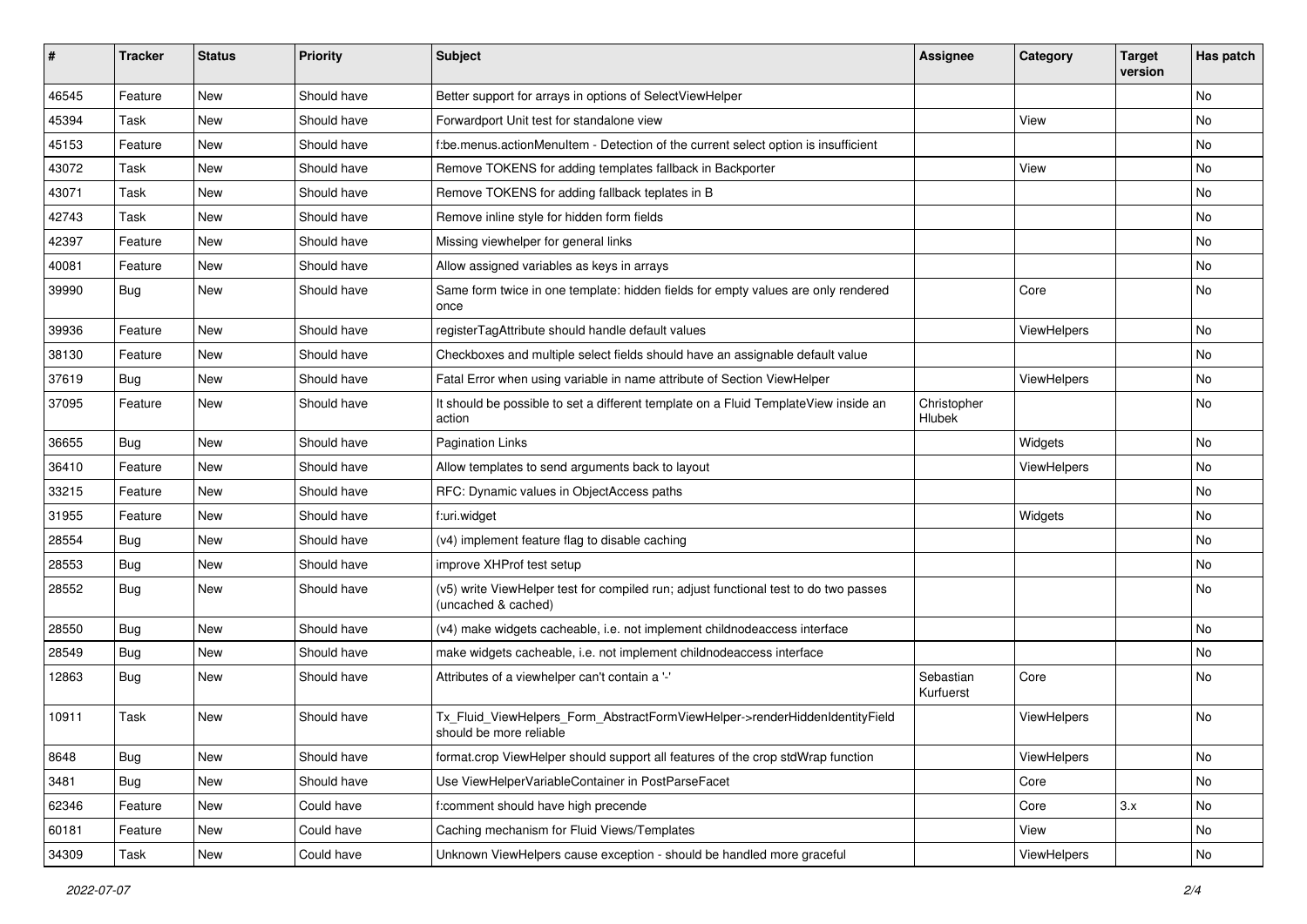| #     | <b>Tracker</b> | <b>Status</b>       | <b>Priority</b>      | <b>Subject</b>                                                                                       | <b>Assignee</b>             | Category    | <b>Target</b><br>version | Has patch |
|-------|----------------|---------------------|----------------------|------------------------------------------------------------------------------------------------------|-----------------------------|-------------|--------------------------|-----------|
| 30555 | Feature        | New                 | Could have           | Make TagBuilder more extensible                                                                      |                             | Core        |                          | No        |
| 10472 | Feature        | New                 | Could have           | Fluid Standalone distribution                                                                        |                             | Core        |                          | <b>No</b> |
| 3725  | Feature        | New                 | Could have           | <b>CSS Engine</b>                                                                                    | Christian Müller            | ViewHelpers |                          | No        |
| 26664 | Task           | New                 | Won't have this time | Clean up Form ViewHelpers                                                                            |                             | ViewHelpers |                          | <b>No</b> |
| 26658 | Task           | New                 | Won't have this time | Make Form ViewHelpers consistent                                                                     |                             | ViewHelpers |                          | No        |
| 28551 | Bug            | Accepted            | Should have          | (v4) backport VHTest                                                                                 | Sebastian<br>Kurfuerst      |             |                          | No        |
| 5933  | Feature        | Accepted            | Should have          | Optional section rendering                                                                           | Sebastian<br>Kurfuerst      | ViewHelpers |                          | No        |
| 33628 | Bug            | Needs<br>Feedback   | Must have            | Multicheckboxes (multiselect) for Collections don't work                                             | Christian Müller            | ViewHelpers |                          | No        |
| 46289 | Bug            | Needs<br>Feedback   | Should have          | Enable Escaping Interceptor in XML request format                                                    |                             | View        | 2.0.1                    | <b>No</b> |
| 46091 | Task           | Needs<br>Feedback   | Should have          | Show source file name and position on exceptions during parsing                                      |                             |             |                          | No        |
| 36662 | Bug            | Needs<br>Feedback   | Should have          | Checked state isn't always correct when property is collection                                       | Kevin Ulrich<br>Moschallski | ViewHelpers | 1.1.1                    | No        |
| 33394 | Feature        | Needs<br>Feedback   | Should have          | Logical expression parser for BooleanNode                                                            | <b>Tobias Liebig</b>        | Core        |                          | No        |
| 8491  | Task           | Needs<br>Feedback   | Should have          | link.action and uri.action differ in absolute argument                                               | Karsten<br>Dambekalns       | ViewHelpers |                          | No        |
| 3291  | Feature        | Needs<br>Feedback   | Should have          | Cacheable viewhelpers                                                                                |                             |             |                          | No        |
| 8989  | Feature        | Needs<br>Feedback   | Could have           | Search path for fluid template files                                                                 |                             | View        |                          | No        |
| 59057 | Bug            | <b>Under Review</b> | Must have            | Hidden empty value fields shoud be disabled when related field is disabled                           | <b>Bastian</b><br>Waidelich | ViewHelpers |                          | <b>No</b> |
| 5636  | Task           | <b>Under Review</b> | Must have            | Form_RadioViewHelper and CheckBoxViewHelper miss check for existing object<br>before it is accessed. |                             |             |                          | No        |
| 65424 | Bug            | <b>Under Review</b> | Should have          | SelectViewHelper must respect option(Value Label)Field for arrays                                    |                             | ViewHelpers |                          | No        |
| 55008 | <b>Bug</b>     | <b>Under Review</b> | Should have          | Interceptors should be used in Partials                                                              | Christian Müller            |             |                          | No        |
| 53806 | <b>Bug</b>     | <b>Under Review</b> | Should have          | Paginate widget maximumNumberOfLinks rendering wrong number of links                                 | Bastian<br>Waidelich        | Widgets     |                          | No        |
| 52640 | Feature        | <b>Under Review</b> | Should have          | Create an UnlessViewHelper as opposite to the IfViewHelper                                           | Marc Neuhaus                |             |                          | No        |
| 50888 | <b>Bug</b>     | <b>Under Review</b> | Should have          | WSOD by changing name of section and if Fluid caches are generated                                   |                             |             |                          | No        |
| 49756 | Feature        | <b>Under Review</b> | Should have          | Select values by array key in checkbox viewhelper                                                    |                             |             |                          | No        |
| 47006 | Bug            | <b>Under Review</b> | Should have          | widget identifier are not unique                                                                     |                             |             |                          | No        |